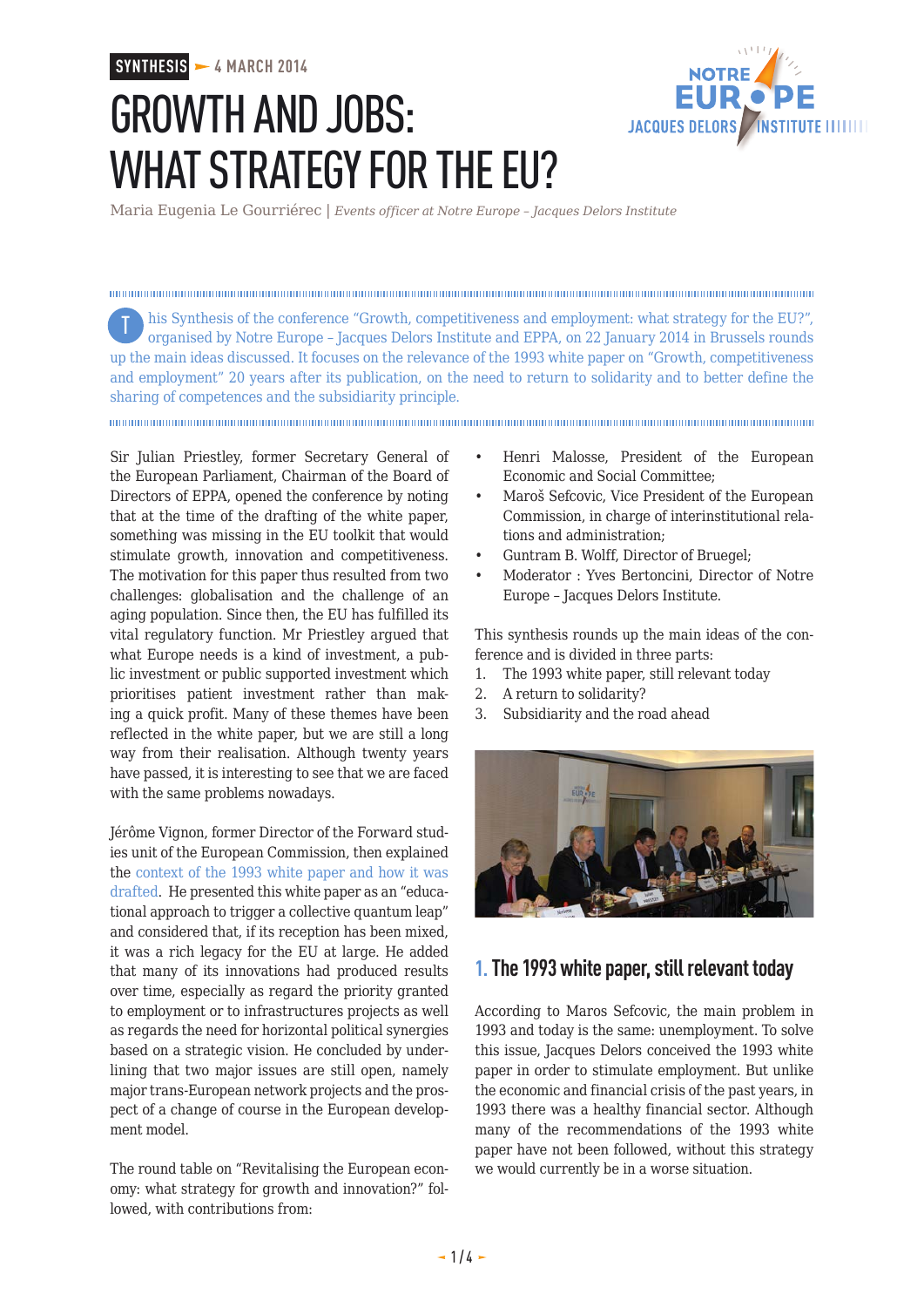#### Growth and Jobs: what strategy for the EU?

Following Delors' 1993 white paper, the EU adopted the Lisbon strategy in 2000 to stimulate growth and make the European economy more competitive. However, it was very ambitious and implementation proved difficult. Henri Malosse noted that the major problem of this strategy was the lack of ownership: it wasn't clear which of the national or EU levels had responsibility in specific areas. Furthermore, there was no spirit of consultation, and organised civil societies should have been more encouraged by the Commission. The EU 2020 strategy was then set up, with more realistic goals and a more comprehensive approach. If the objectives are met, this would testify to the strength of the EU economy.

As Julian Priestley underlines, however, successive efforts by the EU in the Lisbon agenda or EU 2020 have not succeeded in resolving the underlying problems. Henri Malosse also stated that the strategies set virtual goals, with only some concrete action. But there are reasons to be optimistic: economic growth is coming and each forecast shows that the figures are getting better. Europe is finally exiting the crisis. The major challenge, according to Maros Sefcovic, is to consolidate economic recovery. In the top ten most competitive nations in the world, five are from the EU and in the top thirty, eleven member states make the ranking. While the share in global trade of the United States and Japan has declined, the share of the EU is holding steady. By working together, the member states will be on a quicker way to recovery.



## **2. A return to solidarity?**

According to Henri Malosse, the EU has lost its main value: to build solidarity. The core idea of the 1993 white paper was to reinforce solidarity, to bring together the member states and invest together in common policies to create social cohesion. He argued that the priorities of the EU have since been changed, however, and that the single market has become the main goal of the EU. By focusing on competitiveness, we forgot the roots of the EU. The result has been that the institutions of the EU have lost the confidence of citizens. The EU wants to build solidarity, in all kind of activities (industry, SMEs, agriculture, fisheries) and help people work together. This has been replaced by competition between tax systems, social models, and energy. To address this issue, the community method should be increasingly used now that there are 28 member states. It is not only a question of funds: during the Lampedusa crisis, for example, there was no solidarity between member states in the face of illegal immigration.

However, as Guntram Wolff underlined, the fundamental problem is that there is no shared vision on solidarity among the 28. The ten central and eastern European countries that joined the EU in 2004 did so because the EU offered hope, change, a return to values. Maros Sefcovic indicated that it was a symbol of historic return. But these countries also joined because of its single market, the functioning of an economy, and the perspective of economic growth. Competition laws were also an essential factor*,* given their importance for growth, innovation and jobs.

Solidarity is also a key element of the monetary union according to Guntram Wolff. Originally envisioned under the Delors Commission, this union was a success: it stimulated ten years of growth, employment creation, stability and the convergence of lower income level countries to a higher income level. But this monetary union remains incomplete due to institutional mistakes, such as the lack of regulation of the financial system itself. The most central problem was the absence of a banking union and a common supervision regulatory body. A monetary union was created where financial actors lived under the illusion that they were operating in a single state when in fact they weren't. Another problem lies in the fact that the banking system was not sufficiently capitalised; there were too many risks and the potential losses were subsequently imposed on public taxpayers. Much work is currently underway on fixing these issues, such as the setting up of a single supervisor mechanism and the single regulation mechanism. But it is difficult to achieve these results because, once more, the definition of solidarity is not the same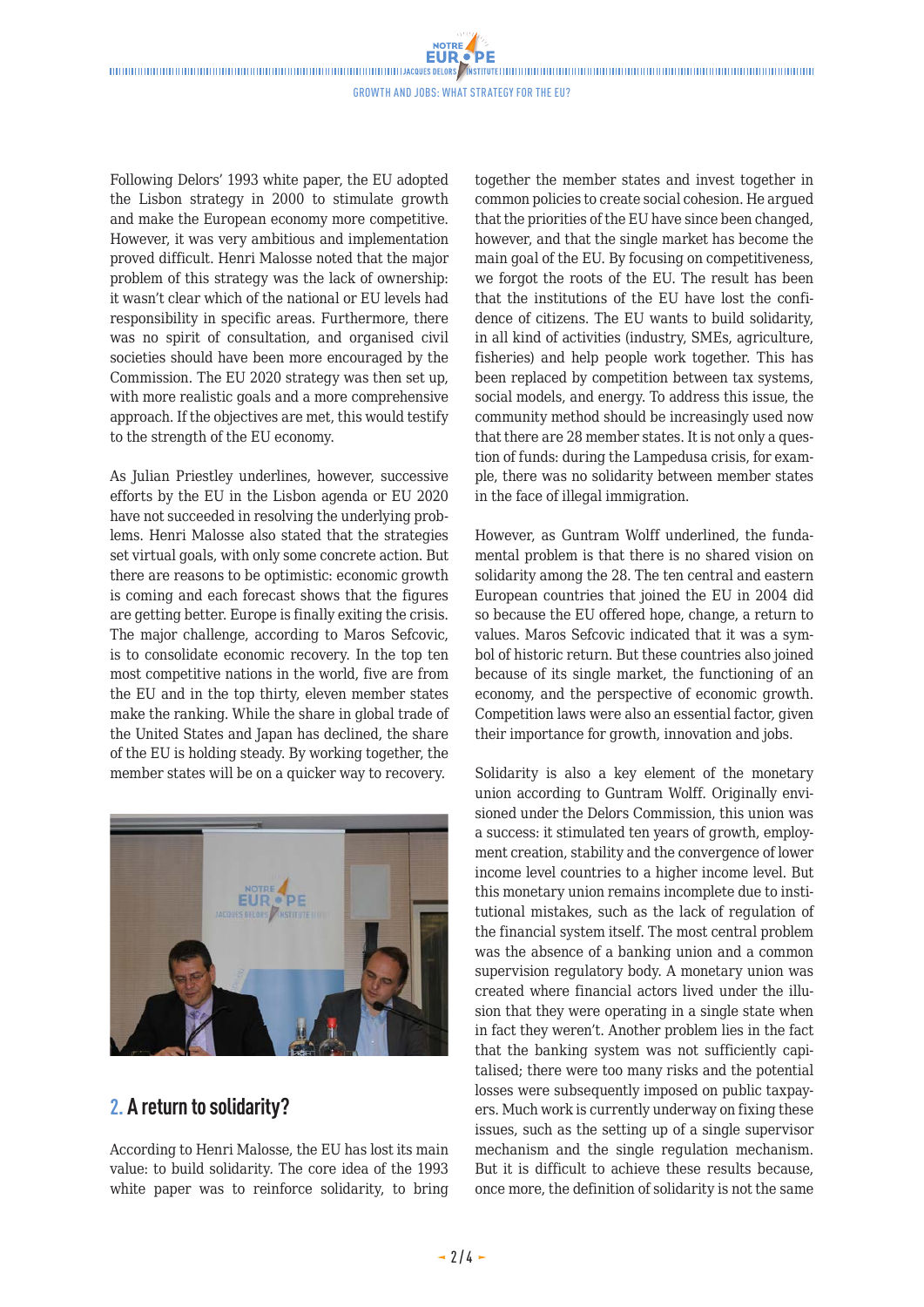in the 28 member states. Despite the financial and economic crisis, the essentials of the EU have held together. A huge number of steps were taken and a decisive step forward has been taken with the banking union.

# **3. Subsidiarity and the road ahead**

In order for the European Union to continue to stimulate growth, competitiveness and employment, it is necessary to identify the competences of the EU and the member states as well as their exercise and the private sector responsibilities. The principle of subsidiarity is thus fundamental.

The silver lining of the economic crisis, in the opinion of Maros Sefcovic, is the new concept of economic governance. We are entering the 4<sup>th</sup> European semester, a process that includes social partners and national parliaments. The EU tries to use the country-specific recommendations to open the debate on the most politically sensitive issues which have been postponed: pension systems, pre-school care, basic education and quality of judicial systems. On such delicate issues, the member states are notably advancing.

According to Guntram Wolff, the EU is promising something on which it has few instruments, for example in the area of education. Indeed, in this area, such as in research and development, most of the competences are national. By setting goals at the European level, the Commission faces the problem that it creates expectations which cannot be met. The OECD Programme for International Student Assessment (PISA) was mentioned as an incentive for countries, such as Germany, to change their education system, an incentive more efficient than the Commission's

recommendations. However, the OECD has a different mission than the EU and their roles should not be confused. Henri Malosse took the same position on the issue.

In addition, as Guntram Wolff has argued*,* we need someone who represents the single European interest. But this person or institution does not exist at the moment because different levels (national, European) and institutions have varying concepts of sovereignty. National parliaments have an approach that places them at the center since they are the place where the resources are raised and allocated. This is a fundamental conflict between national sovereignty and European sovereignty, there is consequently a need to have someone that exercises sovereignty to take tough decisions on an everyday level. This will only happen if there is a fundamental sitting together between all parties that will establish changes. Once that sovereignty issue is settled, there will be more evolution on the financial and fiscal side.

Finally, Jérôme Vignon underlined the vital importance of politicising the European dimension and its future, and not only to focus with technical, economic and financial issues. During the drafting of the 1993 white paper, the Commission actively supported the initiative. The institution was playing its part of driver of the European interest.